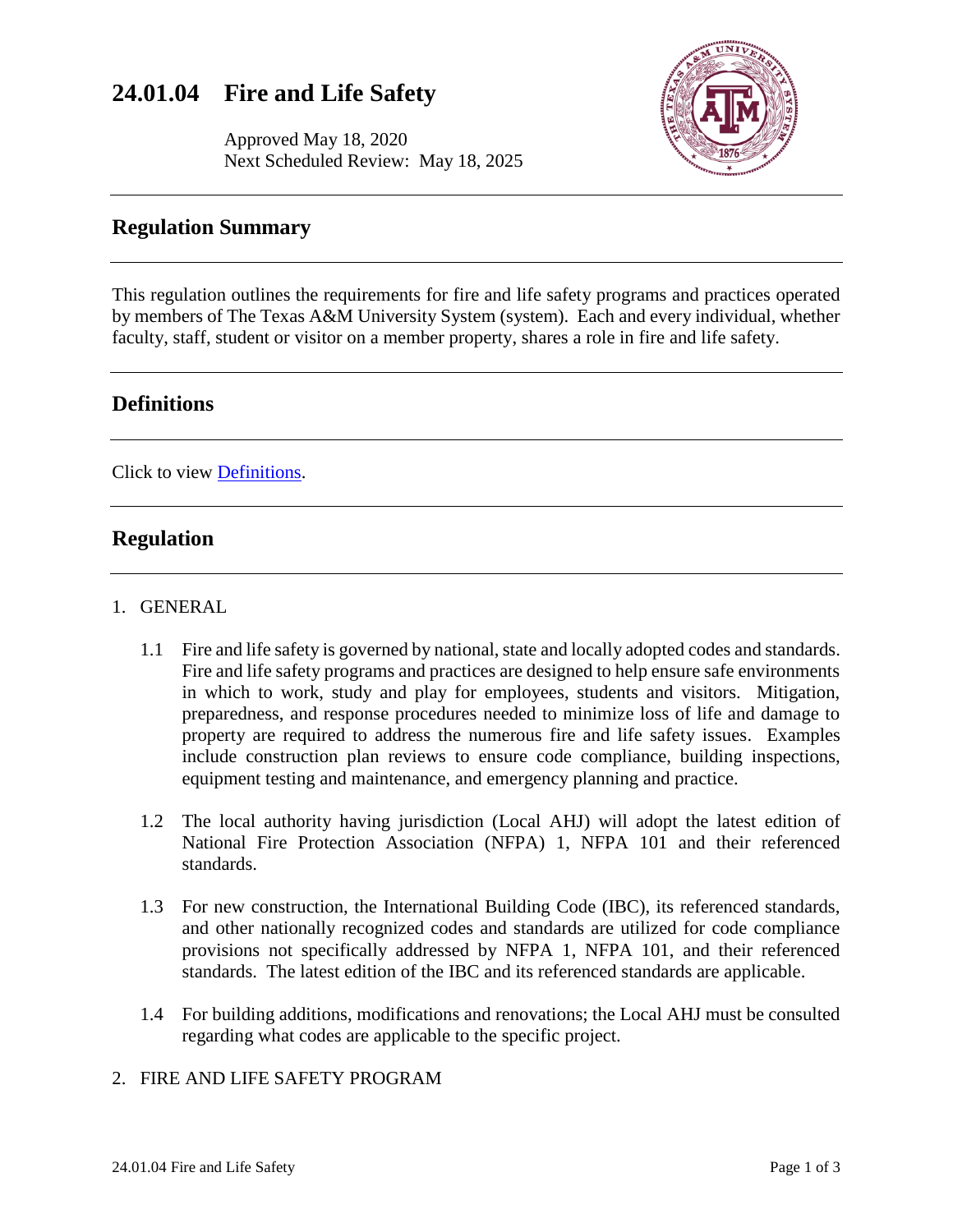- 2.1 Each member program must include applicable provisions and requirements of NFPA 1, NFPA 101, their referenced standards, and other applicable standards and codes as determined by the Local AHJ.
- 2.2 The Local AHJ must consult the authority having jurisdiction (AHJ) for interpretations and alternate methods of compliance.
- 2.3 The system fire protection manager is a licensed fire protection engineer in the state of Texas and is qualified to review and provide input regarding interpretations and alternate methods of compliance. Local AHJs may request that the system fire protection manager review and bring these issues to the AHJ on their behalf.
- 2.4 The AHJ must be consulted where there is a difference of opinion regarding interpretations and acceptance of alternate methods of compliance.
- 2.5 Fire and life safety programs must include, but not be limited to the following:
	- 2.5.1 Identify, document, and analyze workplace hazards associated with its operations;
	- 2.5.2 Verify fire prevention inspections are conducted and documented. Inspections and their frequency must comply with NFPA 1 and be based on fire risk analysis and life safety assessments;
	- 2.5.3 Application of code requirements for new construction in addition to the existing facilities;
	- 2.5.4 Documentation of the program elements;
	- 2.5.5 Work with emergency management plans to develop evacuation plans associated with fire and life safety where required by NFPA 1 and NFPA 101 based on occupancy classification; and
	- 2.5.6 Provide coordination with and assistance to emergency responders to ensure timely response and access to and within facilities.

## 3. TRAINING

- 3.1 Each member must provide information and training as required by NFPA 1, NFPA 101, their referenced standards, and other applicable standards and codes as determined by the Local AHJ.
- 3.2 The Local AHJ must have access to documentation upon request regarding provided training.

#### 4. DOCUMENTATION

Documentation is a critical component for the initial acceptance and long-term inspection, testing, and maintenance of fire protection and life safety systems. Documentation includes, but is not limited to, checklists, reports, letters, training sign-in sheets, review comments